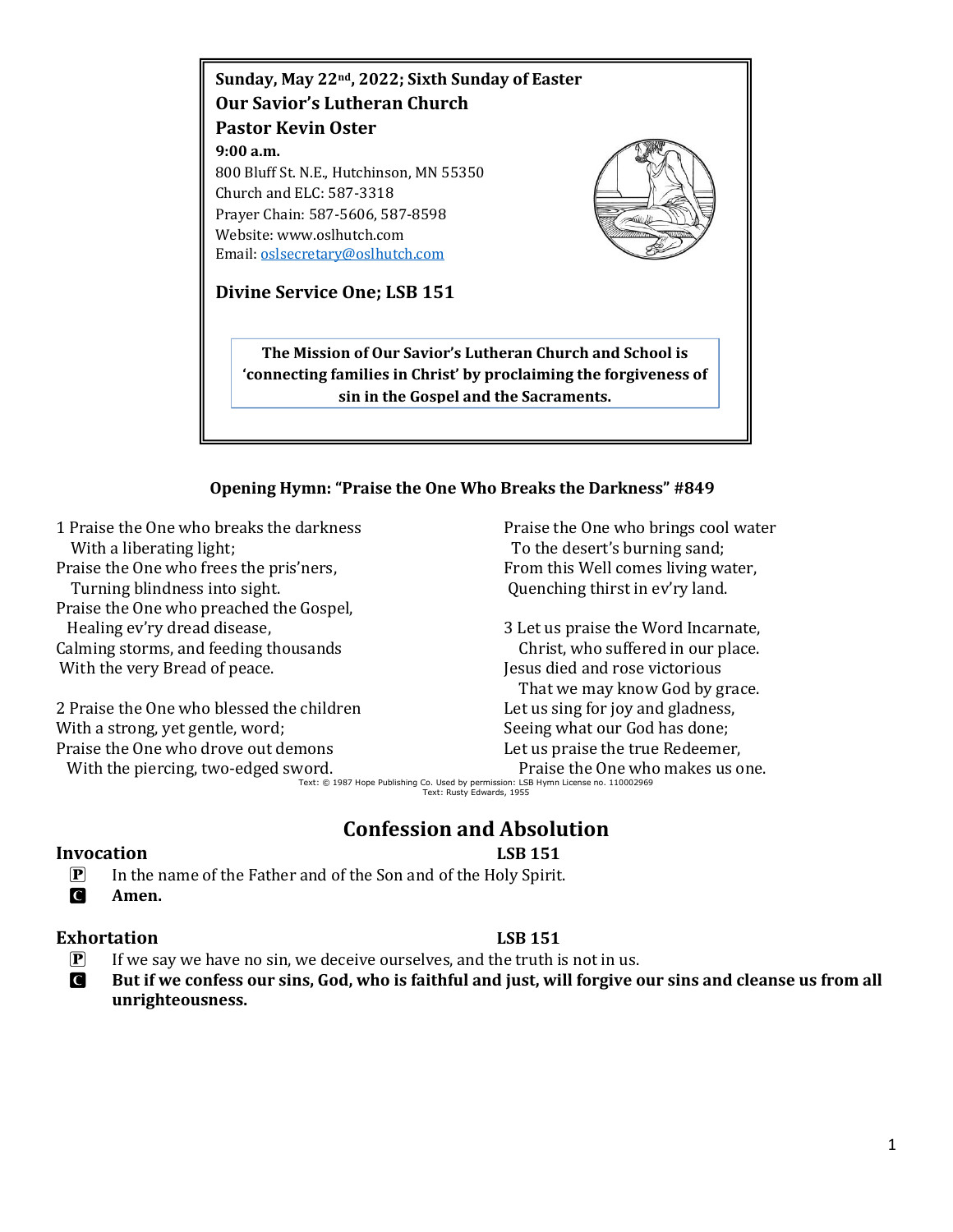## **Confession of Sins LSB 151**

 $\left| \mathbf{P} \right|$  Let us then confess our sins to God our Father.

C **Most merciful God, we confess that we are by nature sinful and unclean. We have sinned against You in thought, word, and deed, by what we have done and by what we have left undone. We have not loved You with our whole heart; we have not loved our neighbors as ourselves. We justly deserve Your present and eternal punishment. For the sake of Your Son, Jesus Christ, have mercy on us. Forgive us, renew us, and lead us, so that we may delight in Your will and walk in Your ways to the glory of Your holy name. Amen.**

## **Absolution LSB 151**

- P Almighty God in His mercy has given His Son to die for you and for His sake forgives you all your sins. As a called and ordained servant of Christ, and by His authority, I therefore forgive you all your sins in the name of the Father and of the Son and of the Holy Spirit.
- C **Amen.**

# **+ Service of the Word +**

## **Introit**

Cast your burden on the LORD, and he will sus- | tain you;\* **he will never permit the righteous to | be moved.** My heart is in anguish with- $\vert$  in me;<sup>\*</sup> **the terrors of death have fallen up- | on me.** But I | call to  $God,*$ **and the LORD will | save me.** Evening and morning and at noon I utter my com- | plaint and moan,\* **and he | hears my voice.** He redeems my soul in safety from the battle | that I wage,\* **for many are arrayed a- | gainst me.**

```
Glory be to the Father and | to the Son
     and to the Holy | Spirit;
as it was in the be- | ginning,
     is now, and will be forever. | Amen.
```
Cast your burden on the LORD, and he will sus- $\vert$  tain you;\* **he will never permit the righteous to | be moved.**

## **Kyrie LSB 152**

- $\boxed{\mathbf{P}}$  In peace let us pray to the Lord.
- C **Lord, have mercy.**
- $\mathbf{P}$  For the peace from above and for our salvation let us pray to the Lord.
- C **Lord, have mercy.**
- $\mathbf{P}$  For the peace of the whole world, for the well-being of the Church of God, and for the unity of all let us pray to the Lord.
- C **Lord, have mercy.**
- $\mathbf{P}$  For this holy house and for all who offer here their worship and praise let us pray to the Lord.
- C **Lord, have mercy.**
- P Help, save, comfort, and defend us, gracious Lord.
- C **Amen.**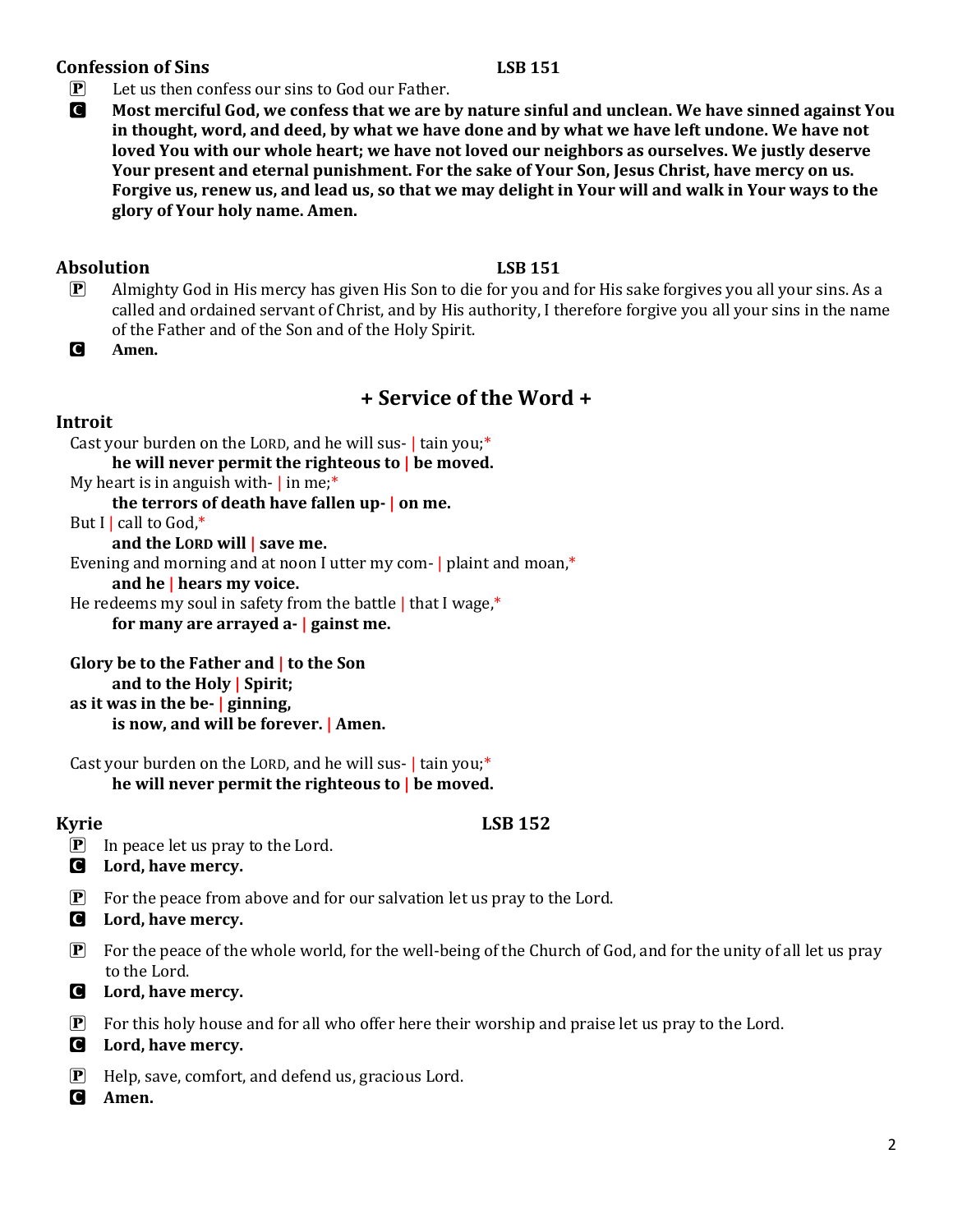### **This Is the Feast LSB 155**

C **This is the feast of victory for our God. Alleluia, alleluia, alleluia. Worthy is Christ, the Lamb who was slain, whose blood set us free to be people of God. This is the feast of victory for our God. Alleluia, alleluia, alleluia. Power, riches, wisdom, and strength, and honor, blessing, and glory are His. This is the feast of victory for our God. Alleluia, alleluia, alleluia. Sing with all the people of God, and join in the hymn of all creation: Blessing, honor, glory, and might be to God and the Lamb forever. Amen. This is the feast of victory for our God. Alleluia, alleluia, alleluia. For the Lamb who was slain has begun His reign. Alleluia. This is the feast of victory for our God. Alleluia, alleluia, alleluia.**

## **Salutation and Collect of the Day LSB 156**

- $\mathbf{P}$  The Lord be with you. C **And also with you.**
- $\mathbf{P}$  Let us pray. O God, the giver of all that is good, by Your holy inspiration grant that we may think those things that are right and by Your merciful guiding accomplish them; through Jesus Christ, Your Son, our Lord, who lives and reigns with You and the Holy Spirit, one God, now and forever.
- C **Amen.**

## **First Reading Acts 16:9-15**

 A vision appeared to Paul in the night: a man of Macedonia was standing there, urging him and saying, "Come over to Macedonia and help us." And when Paul had seen the vision, immediately we sought to go on into Macedonia, concluding that God had called us to preach the gospel to them.

 So, setting sail from Troas, we made a direct voyage to Samothrace, and the following day to Neapolis, and from there to Philippi, which is a leading city of the district of Macedonia and a Roman colony. We remained in this city some days. And on the Sabbath day we went outside the gate to the riverside, where we supposed there was a place of prayer, and we sat down and spoke to the women who had come together. One who heard us was a woman named Lydia, from the city of Thyatira, a seller of purple goods, who was a worshiper of God. The Lord opened her heart to pay attention to what was said by Paul. And after she was baptized, and her household as well, she urged us, saying, "If you have judged me to be faithful to the Lord, come to my house and stay." And she prevailed upon us.

R This is the Word of the Lord.

C **Thanks be to God.**

## **Gradual**

Christ has risen  $\parallel$  from the dead.\*

**[God the Father] has crowned him with glory and | honor.** He has given him dominion over the works  $\parallel$  of his hands;\* **he has put all things un- | der his feet.**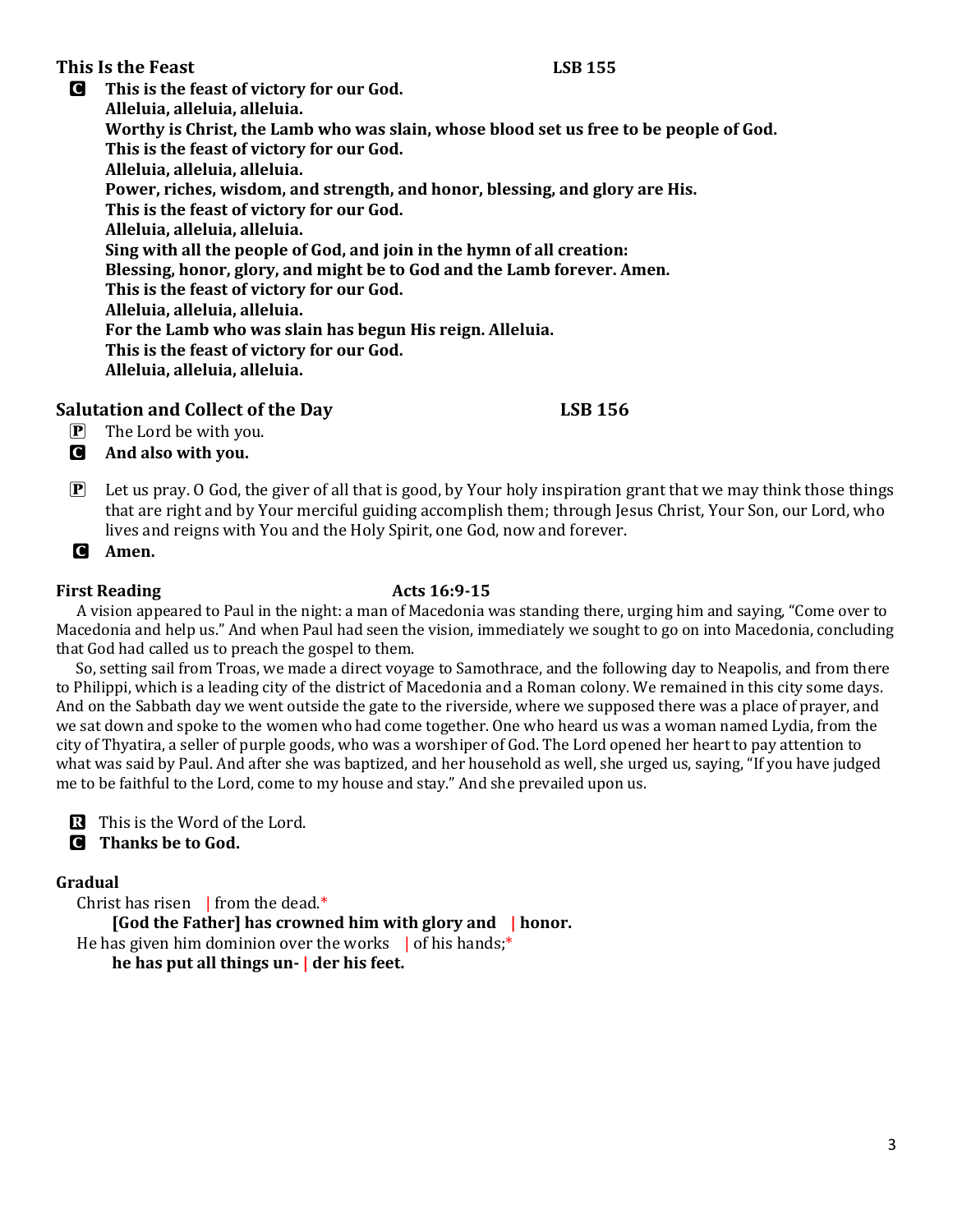### **Epistle Revelation 21:9-14, 21-27**

 Then came one of the seven angels who had the seven bowls full of the seven last plagues and spoke to me, saying, "Come, I will show you the Bride, the wife of the Lamb." And he carried me away in the Spirit to a great, high mountain, and showed me the holy city Jerusalem coming down out of heaven from God, having the glory of God, its radiance like a most rare jewel, like a jasper, clear as crystal. It had a great, high wall, with twelve gates, and at the gates twelve angels, and on the gates the names of the twelve tribes of the sons of Israel were inscribed— on the east three gates, on the north three gates, on the south three gates, and on the west three gates. And the wall of the city had twelve foundations, and on them were the twelve names of the twelve apostles of the Lamb. . . .

 And the twelve gates were twelve pearls, each of the gates made of a single pearl, and the street of the city was pure gold, transparent as glass.

 And I saw no temple in the city, for its temple is the Lord God the Almighty and the Lamb. And the city has no need of sun or moon to shine on it, for the glory of God gives it light, and its lamp is the Lamb. By its light will the nations walk, and the kings of the earth will bring their glory into it, and its gates will never be shut by day—and there will be no night there. They will bring into it the glory and the honor of the nations. But nothing unclean will ever enter it, nor anyone who does what is detestable or false, but only those who are written in the Lamb's book of life.

R This is the Word of the Lord.

C **Thanks be to God.**

**Alleluia and Verse LSB 157**

C **Alleluia. Lord, to whom shall we go? You have the words of eternal life. Alleluia, alleluia.**

## **Holy Gospel John 5:1-9**

- $\mathbf{P}$  The Holy Gospel according to St. John, the fifth chapter.
- C **Glory to You, O Lord.**

After this there was a feast of the Jews, and Jesus went up to Jerusalem.

 Now there is in Jerusalem by the Sheep Gate a pool, in Aramaic called Bethesda, which has five roofed colonnades. In these lay a multitude of invalids—blind, lame, and paralyzed. One man was there who had been an invalid for thirty-eight years. When Jesus saw him lying there and knew that he had already been there a long time, he said to him, "Do you want to be healed?" The sick man answered him, "Sir, I have no one to put me into the pool when the water is stirred up, and while I am going another steps down before me." Jesus said to him, "Get up, take up your bed, and walk." And at once the man was healed, and he took up his bed and walked.

P This is the Gospel of the Lord.

C **Praise to You, O Christ.**

## **Apostles' Creed LSB 207**

C **I believe in God, the Father Almighty, maker of heaven and earth.**

**And in Jesus Christ, His only Son, our Lord, who was conceived by the Holy Spirit, born of the virgin Mary, suffered under Pontius Pilate, was crucified, died and was buried. He descended into hell. The third day He rose again from the dead. He ascended into heaven and sits at the right hand of God the Father Almighty. From thence He will come to judge the living and the dead.**

**I believe in the Holy Spirit, the holy Christian Church, the communion of saints, the forgiveness of sins, the resurrection of the body, and the life everlasting. Amen.**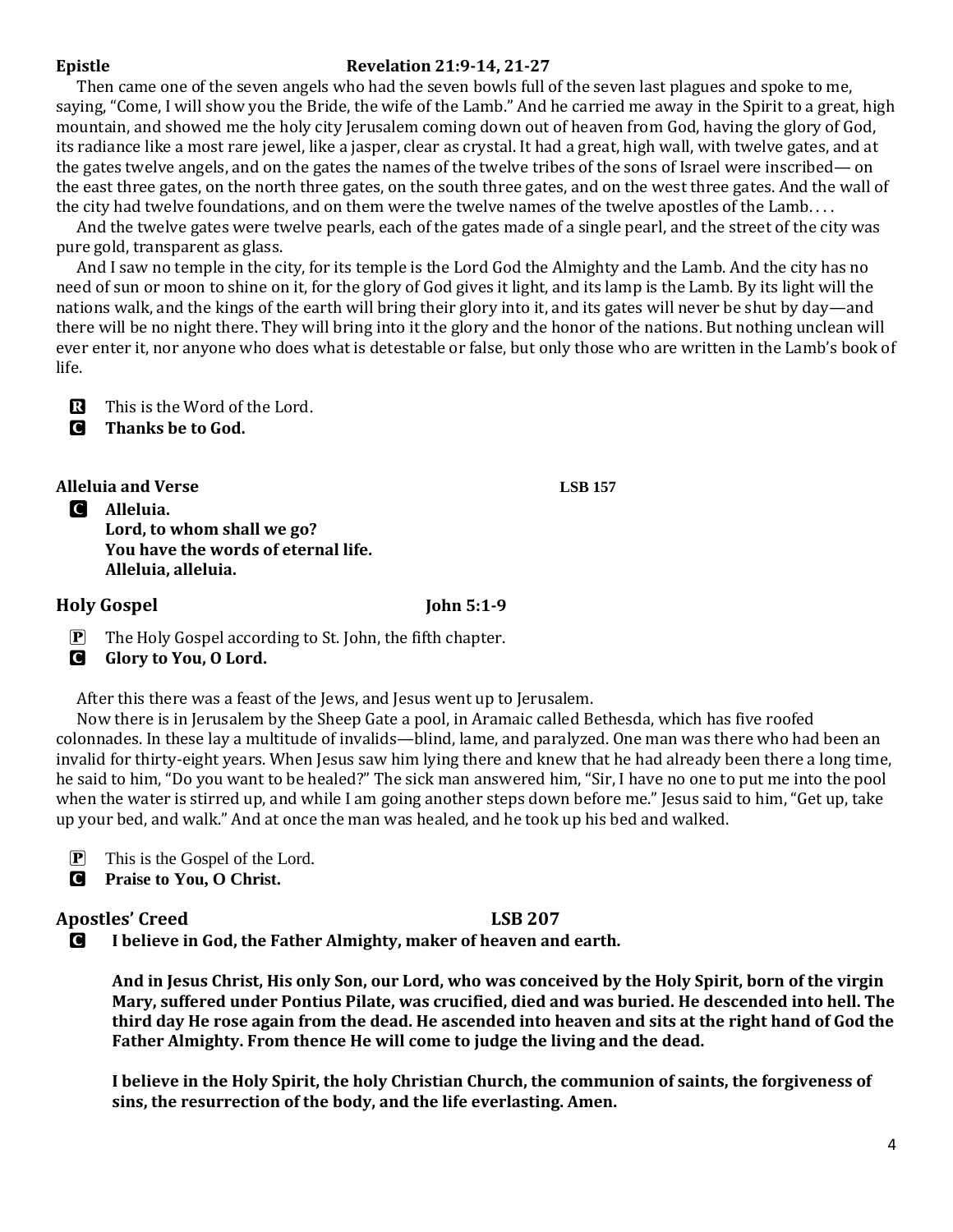1 Dear Christians, one and all, rejoice, With exultation springing, And with united heart and voice And holy rapture singing, Proclaim the wonders God has done, How His right arm the vict'ry won. What price our ransom cost Him!

2 Fast bound in Satan's chains I lay; Death brooded darkly o'er me. Sin was my torment night and day; In sin my mother bore me. But daily deeper still I fell; My life became a living hell, So firmly sin possessed me.

5 God said to His belovèd Son: "It's time to have compassion. Then go, bright jewel of My crown, And bring to all salvation. From sin and sorrow set them free; Slay bitter death for them that they May live with You forever."

7 To me He said: "Stay close to Me, I am your rock and castle. Your ransom I Myself will be; For you I strive and wrestle. For I am yours, and you are Mine, And where I am you may remain; The foe shall not divide us.

10 "What I on earth have done and taught Guide all your life and teaching; So shall the kingdom's work be wrought And honored in your preaching. But watch lest foes with base alloy The heav'nly treasure should destroy; This final word I leave you." Text: Public domain Text: Martin Luther, 1483–1546; tr. Richard Massie, 1800–87, alt.

**Sermon**

**Offering** 

**Offertory LSB 159**

C **What shall I render to the Lord for all His benefits to me? I will offer the sacrifice of thanksgiving and will call on the name of the Lord. I will take the cup of salvation and will call on the name of the Lord. I will pay my vows to the Lord now in the presence of all His people, in the courts of the Lord's house, in the midst of you, O Jerusalem.**

**Prayer of the Church**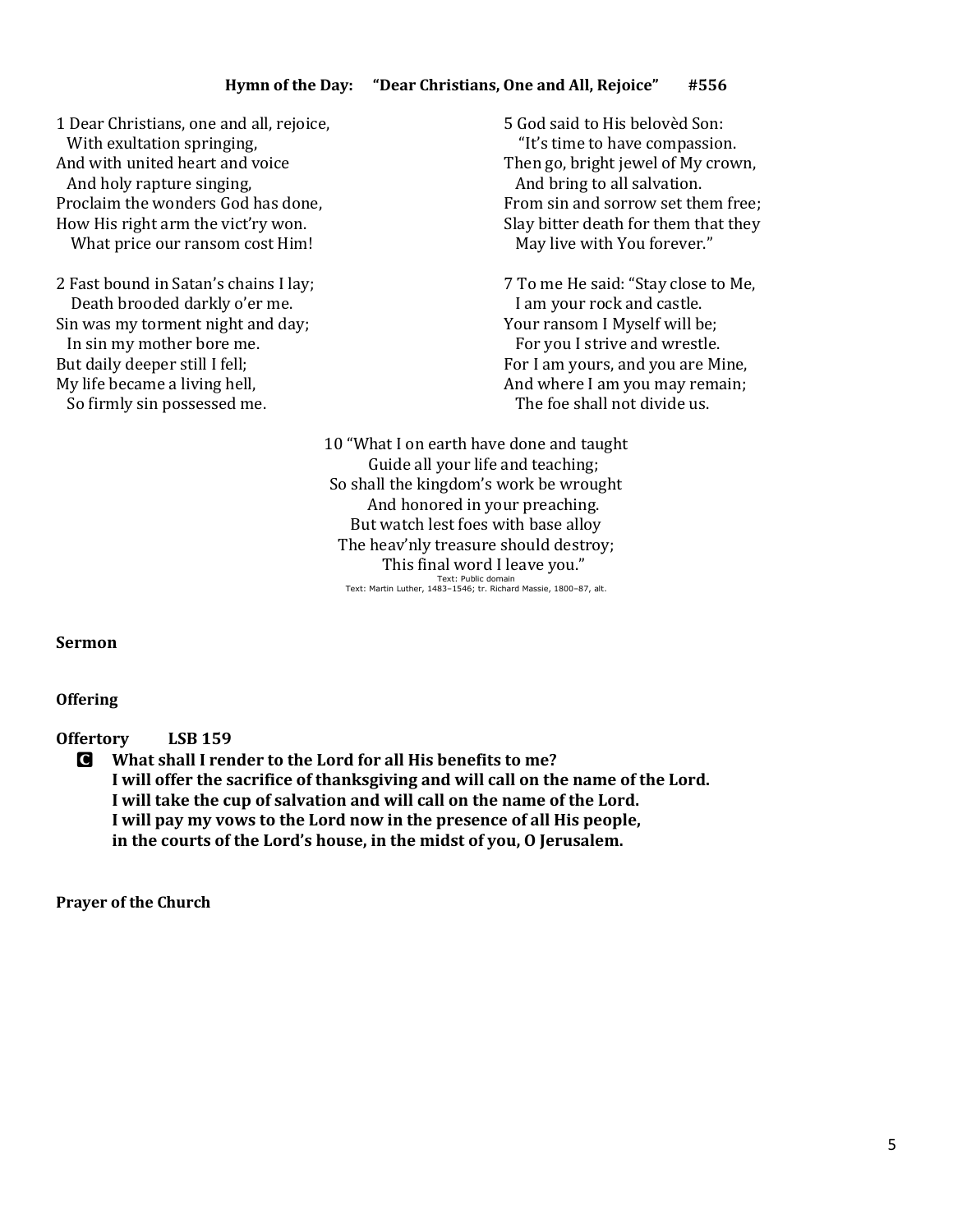**Our Lord gives into our mouths not only bread and wine, but His very body and blood to eat and to drink for the forgiveness of sins and to strengthen our union with Him and with one another. Our Lord invites to His table: 1) Baptized believers in Jesus Christ as Savior from sin; 2) who believe that in, with, and under the bread and wine they receive the very body and blood of Christ; 3) and repent of all sin, set aside any refusal to forgive and love as He loves and forgives, and with His help intend to amend their sinful life. Because those who eat and drink our Lord's Body and Blood unworthily do so to their great harm, and because Holy Communion is a confession of the faith which is confessed at this altar, any who are not yet instructed, in doubt, or who hold to a differing confession from that of our congregation and the Lutheran Church-Missouri Synod, and yet desire to receive the Sacrament, are asked to speak to the pastor prior to communing.** 

# **+ Service of the Sacrament +**

#### **Preface LSB 160**

- $\mathbf{P}$  The Lord be with you.
- C **And also with you.**

| $\left  \mathbf{P} \right $ | Lift up your hearts. |
|-----------------------------|----------------------|
|-----------------------------|----------------------|

- C **We lift them to the Lord.**
- $\mathbf{P}$  Let us give thanks to the Lord our God.
- C **It is right to give Him thanks and praise.**
- $\mathbf{P}$  It is truly good, right, and ... more praising You and saying:

### Sanctus LSB 161

C **Holy, holy, holy Lord God of pow'r and might: Heaven and earth are full of Your glory. Hosanna. Hosanna. Hosanna in the highest. Blessed is He who comes in the name of the Lord. Hosanna in the highest.**

| <b>Lord's Prayer</b>  |                                           | <b>LSB 162</b> |
|-----------------------|-------------------------------------------|----------------|
| The Words of Our Lord |                                           | <b>LSB 162</b> |
| Pax Domini            |                                           | <b>LSB 163</b> |
| $ {\bf P} $           | The peace of the Lord be with you always. |                |
| <b>C</b><br>Amen.     |                                           |                |

## **Agnus Dei LSB 163**

C Lamb of God, You take away the sin of the world; have mercy on us. Lamb of God, You take away the sin of the world; have mercy on us. Lamb of God, You take away the sin of the world; grant us peace.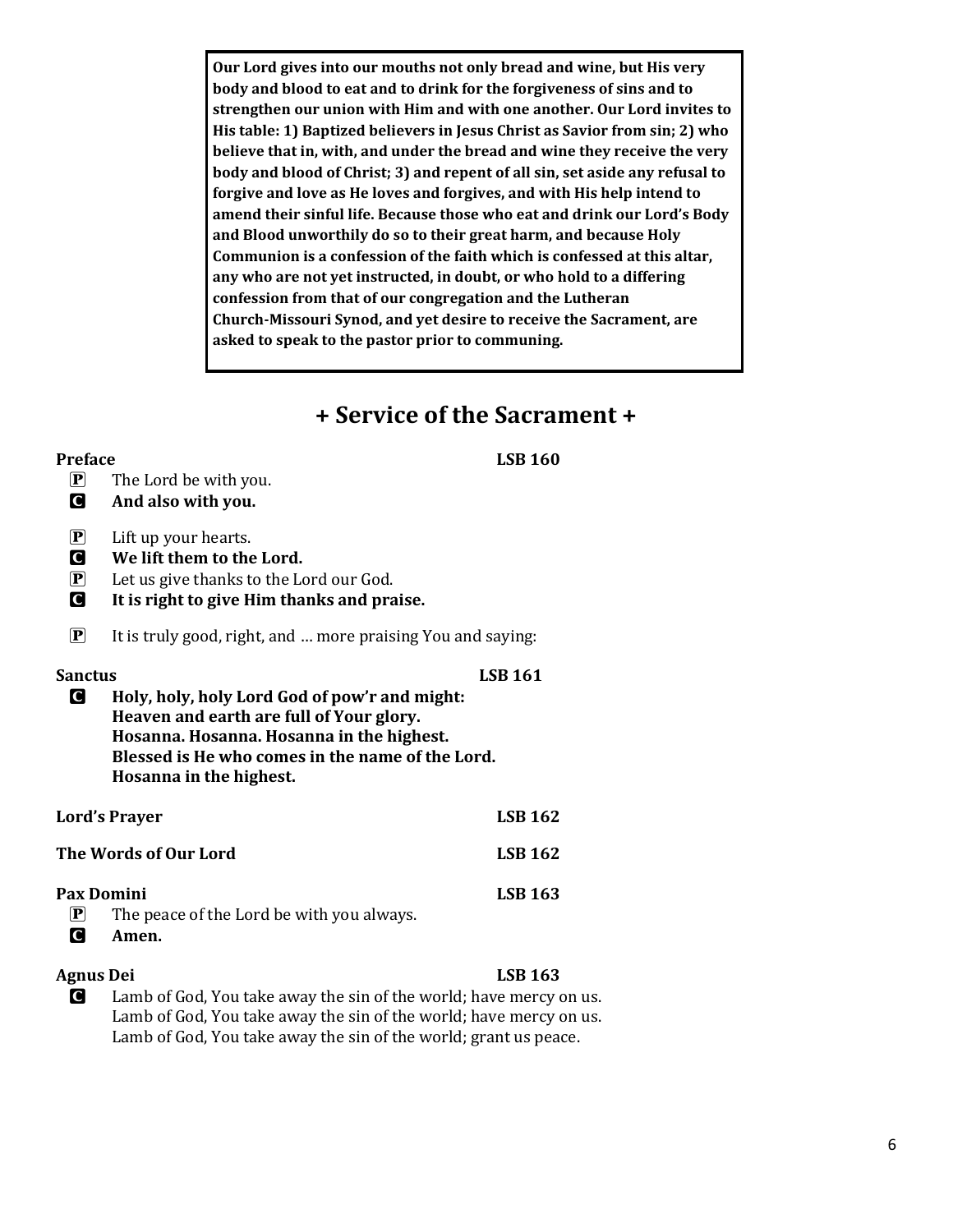## **Distribution Distribution Hymns:**

## **"Here, O My Lord, I See Thee Face to Face" #631**

1 Here, O my Lord, I see Thee face to face; Here would I touch and handle things unseen; Here grasp with firmer hand the\_eternal grace, And all my weariness upon Thee lean.

2 Here would I feed upon the bread of God, Here drink with Thee the royal wine of heav'n; Here would I lay aside each earthly load, Here taste afresh the calm of sin forgiv'n.

3 This is the hour of banquet and of song; This is the heav'nly table spread for me; Here let me feast and, feasting, still prolong The brief bright hour of fellowship with Thee. 4 I have no help but Thine; nor do I need Another arm but Thine to lean upon. It is enough, my Lord, enough indeed; My strength is in Thy might, Thy might alone.

5 Mine is the sin, but Thine the righteousness; Mine is the guilt, but Thine the cleansing blood; Here is my robe, my refuge, and my peace: Thy blood, Thy righteousness, O Lord my God.

6 Too soon we rise; the vessels disappear; The feast, though not the love, is past and gone; The bread and wine remove, but Thou art here; Nearer than ever; still my shield and sun.

7 Feast after feast thus comes and passes by, Yet, passing, points to that glad feast above, Giving sweet foretaste of the festal joy, The Lamb's great marriage feast of bliss and love. Text: Public domain Text: Horatius Bonar, 1808–89, alt.

### **"Come Down, O Love Divine" #501**

1 Come down, O Love divine; Seek Thou this soul of mine, And visit it with Thine own ardor glowing; O Comforter, draw near; Within my heart appear, And kindle it, Thy holy flame bestowing.

2 O let it freely burn, Till worldly passions turn To dust and ashes in its heat consuming; And let Thy glorious light Shine ever on my sight, And clothe me round, the while my path illuming. 3 Let holy charity Mine outward vesture be And lowliness become mine inner clothing— True lowliness of heart, Which takes the humbler part, And o'er its own shortcomings weeps with loathing.

4 And so the yearning strong, With which the soul will long, Shall far outpass the pow'r of human telling; No soul can guess His grace Till it become the place Wherein the Holy Spirit makes His dwelling. Text: Public domain

Text: Bianco da Siena, c. 1350–1434; tr. Richard F. Littledale, 1833–90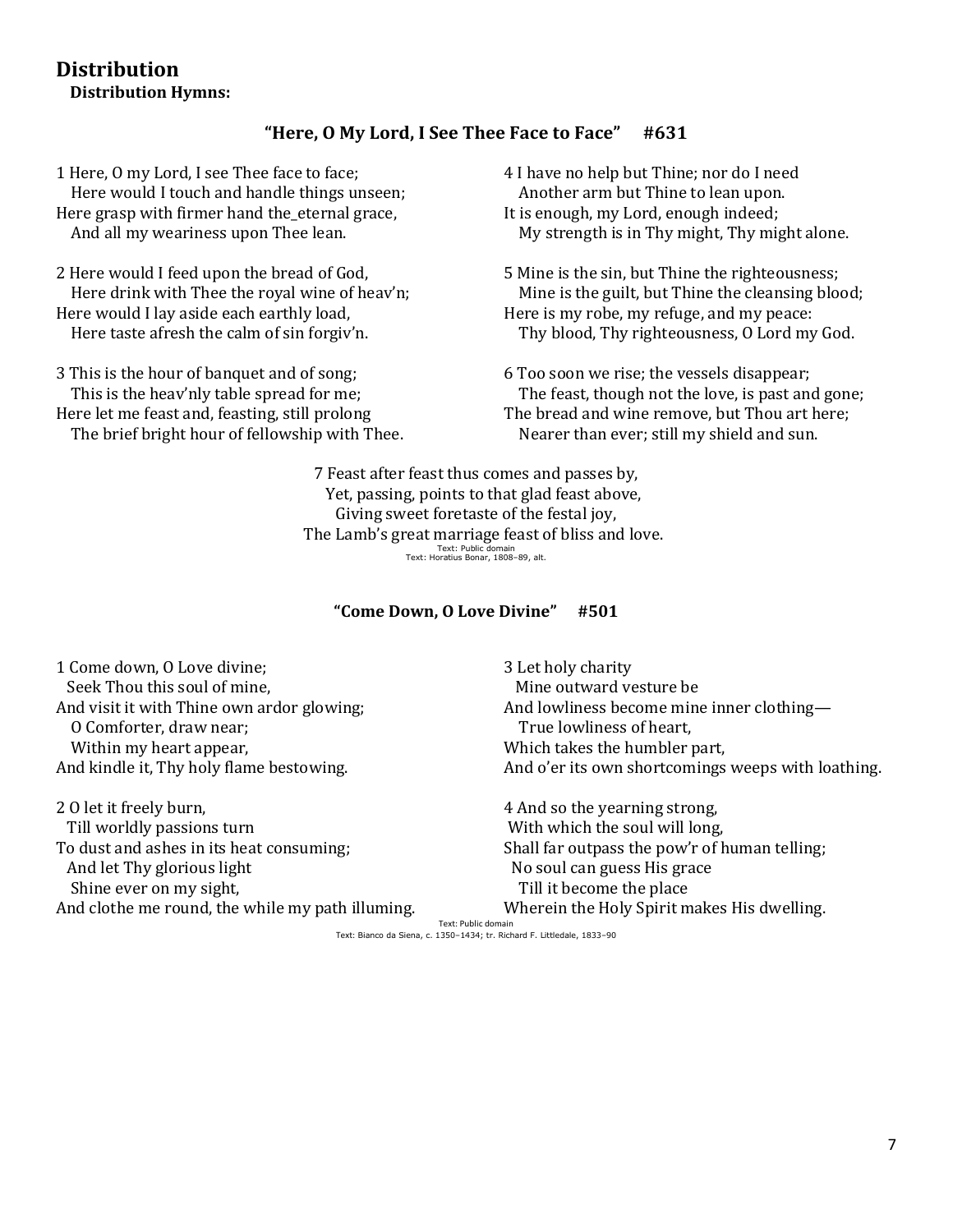1 I walk in danger all the way. The thought shall never leave me That Satan, who has marked his prey, Is plotting to deceive me. This foe with hidden snares May seize me unawares If I should fail to watch and pray. I walk in danger all the way. 2 I pass through trials all the way, With sin and ills contending; In patience I must bear each day The cross of God's own sending. When in adversity I know not where to flee, When storms of woe my soul dismay, I pass through trials all the way. 3 And death pursues me all the way, Nowhere I rest securely; He comes by night, he comes by day, He takes his prey most surely. A failing breath, and I In death's strong grasp may lie To face eternity today

4 I walk with angels all the way, They shield me and befriend me; All Satan's pow'r is held at bay When heav'nly hosts attend me; They are my sure defense, All fear and sorrow, hence! Unharmed by foes, do what they may, I walk with angels all the way.

5 I walk with Jesus all the way, His guidance never fails me; Within His wounds I find a stay When Satan's pow'r assails me; And by His footsteps led, My path I safely tread. No evil leads my soul astray; I walk with Jesus all the way.

6 My walk is heav'nward all the way; Await, my soul, the morrow, When God's good healing shall allay All suff'ring, sin, and sorrow. Then, worldly pomp, begone! To heav'n I now press on. For all the world I would not stay; My walk is heav'nward all the way.

Text: Public domain<br>Text: Hans Adolf Brorson, 1694–1764; tr. Ditlef G. Ristad, 1863–1938, alt.

### **Nunc Dimittis** LSB 165

As death pursues me all the way.

- C **Lord, now You let Your servant go in peace; Your word has been fulfilled. My own eyes have seen the salvation which You have prepared in the sight of ev'ry people: A light to reveal You to the nations and the glory of Your people Israel. Glory be to the Father and to the Son and to the Holy Spirit; as it was in the beginning, is now, and will be forever. Amen.**
	- we implore You that of Your mercy You would strengthen us through the same in faith toward You and in fervent love toward one another; through Jesus Christ, Your Son, our Lord, who lives and reigns with You and the Holy Spirit, one God, now and forever.

### C **Amen.**

### **Benediction**

 $\boxed{\mathbf{P}}$  The Lord bless you and keep you. The Lord make His face shine on you and be gracious to you. The Lord look upon you with favor and give you peace.

C **Amen.**

**Post-Communion Collect LSB 166** P Let us pray. We give thanks to You, almighty God, that You have refreshed us through this salutary gift, and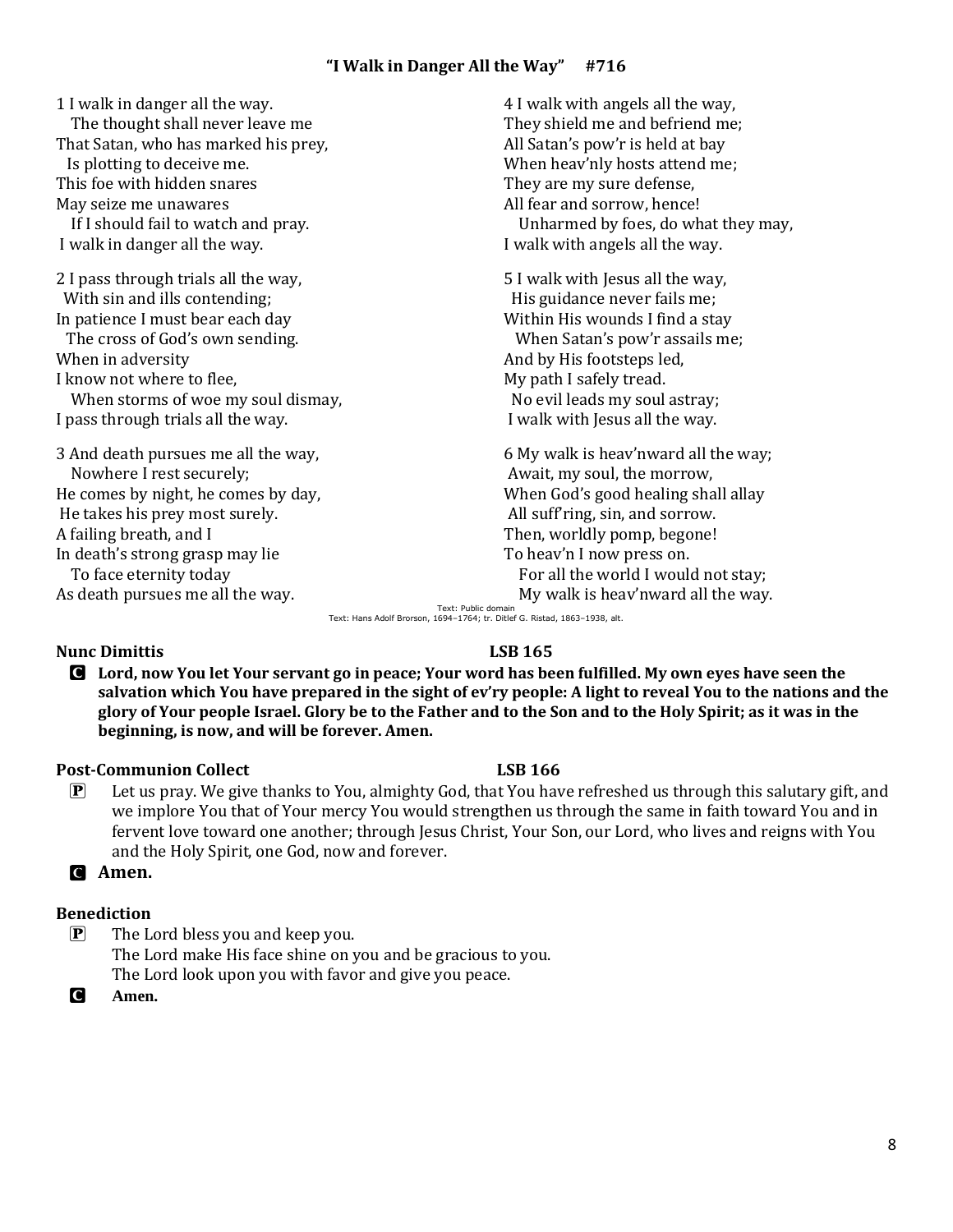1 Baptismal waters cover me As I approach on bended knee; My Father's mercy here I plead,

For grievous sins of thought and deed.

2 I look to Christ upon the tree, His body broken there for me; I lay before Him all my sin, My darkest secrets from within. 3 Lord, may Your wounded hand impart Your healing to my broken heart; Your love alone can form in me A heart that serves You joyfully.

4 From Your own mouth comes forth a word; Your shepherd speaks, but You are heard; Through him Your hand now stretches out, Forgiving sin, destroying doubt.

5 Baptismal waters cover me; Christ's wounded hand has set me free. Held in my Father's strong embrace, With joy I praise Him for His grace.

Text: © 2003 Kurt E. Reinhardt. Used by permission: LSB Hymn License no. 110002969 Text: Kurt E. Reinhardt, 1969

## **+To God Alone be the Glory+**

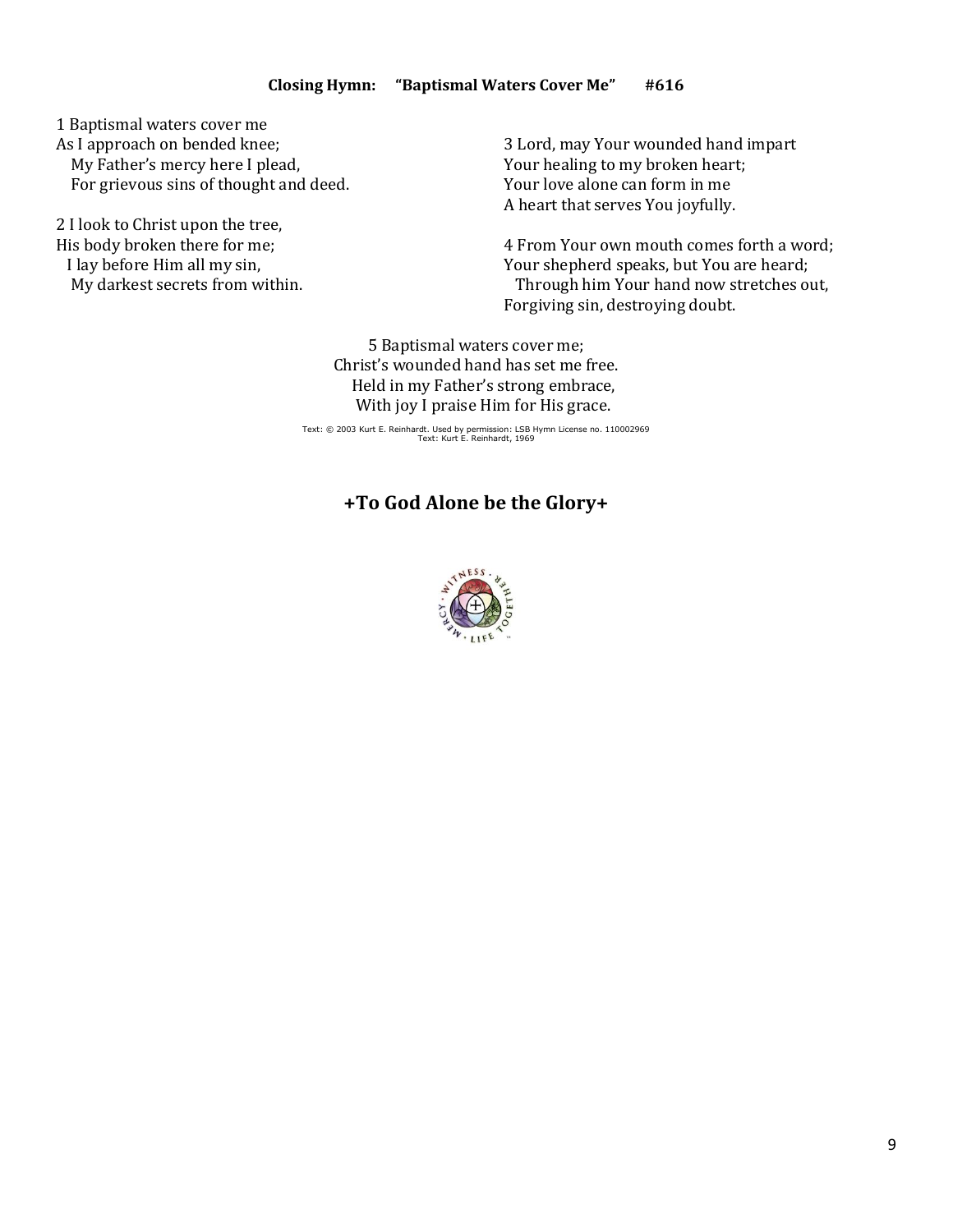### **MINISTRY STAFF**

## **CHRISTIAN DAY STAFF**

| .Cook         |
|---------------|
|               |
|               |
|               |
| Daycare Team. |
| Daycare Team. |
| Daycare Team. |
| Daycare Team. |
| Daycare Team. |
| Daycare Team. |
| Daycare Team  |
| .Daycare Team |
| Daycare Team. |
| Daycare Team. |
| Daycare Team. |

**Next Week's Readings:** 

Acts 1:12-26

**Revelation 22:1-6, 12-20** 

John 17:20-26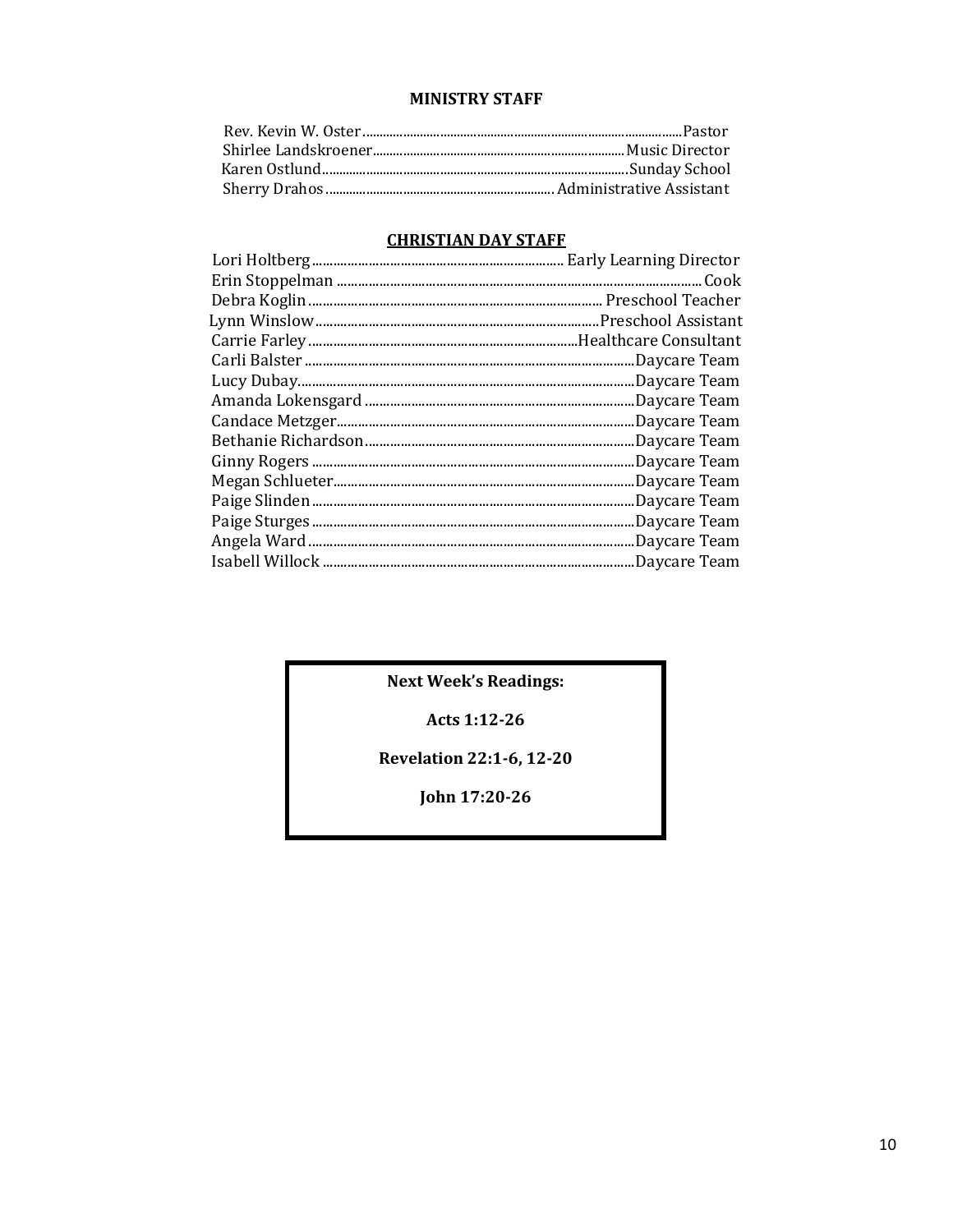| <b>PRAYER CONCERNS:</b>                                               |                                             |
|-----------------------------------------------------------------------|---------------------------------------------|
| Jennie Asher                                                          | Healing after surgery                       |
| <b>Eric Bach</b>                                                      | <b>Health Concerns</b>                      |
| <b>Ralph Bach</b>                                                     | <b>Health Concerns</b>                      |
| <b>Russell Berge</b>                                                  | <b>Heart Valve</b>                          |
| <b>Sharon Eckert</b>                                                  | Lung Cancer                                 |
| (Sister of Dianne Brenhaug-Haffley)                                   |                                             |
| Linda Goetz                                                           | Recovery from fall                          |
| <b>Barbara Huebner</b>                                                | Healing                                     |
| <b>Bill Kreitlow</b>                                                  | Healing                                     |
| <b>Pam Luedtke</b>                                                    | <b>Health Concerns</b>                      |
| <b>Edi Mathews</b>                                                    | <b>Heart Issues</b>                         |
| <b>Cindy Monson</b>                                                   | Cancer                                      |
|                                                                       | (Sister of Carrie Schumann and Cathy Burns) |
| ' Mike Niesche                                                        | <b>Health Concerns</b>                      |
| <b>LuAnne Nygaard</b>                                                 | Healing                                     |
| <b>Linda Ortloff</b>                                                  | <b>Health Concerns</b>                      |
| Deanne Wild                                                           | <b>Recovery from Surgery</b>                |
| IF YOU HAVE ANY PRAYER CONCERNS:                                      |                                             |
| Please fill out a prayer request form found at the Prayer Box at the  |                                             |
| back of the church and drop it in the Prayer Box or in the collection |                                             |
| plate. Please remember to call the church office 587-3318 when you    |                                             |
| or a family member or friend is sufficiently healed to be removed     |                                             |
| from the list. Thank you.                                             |                                             |
|                                                                       |                                             |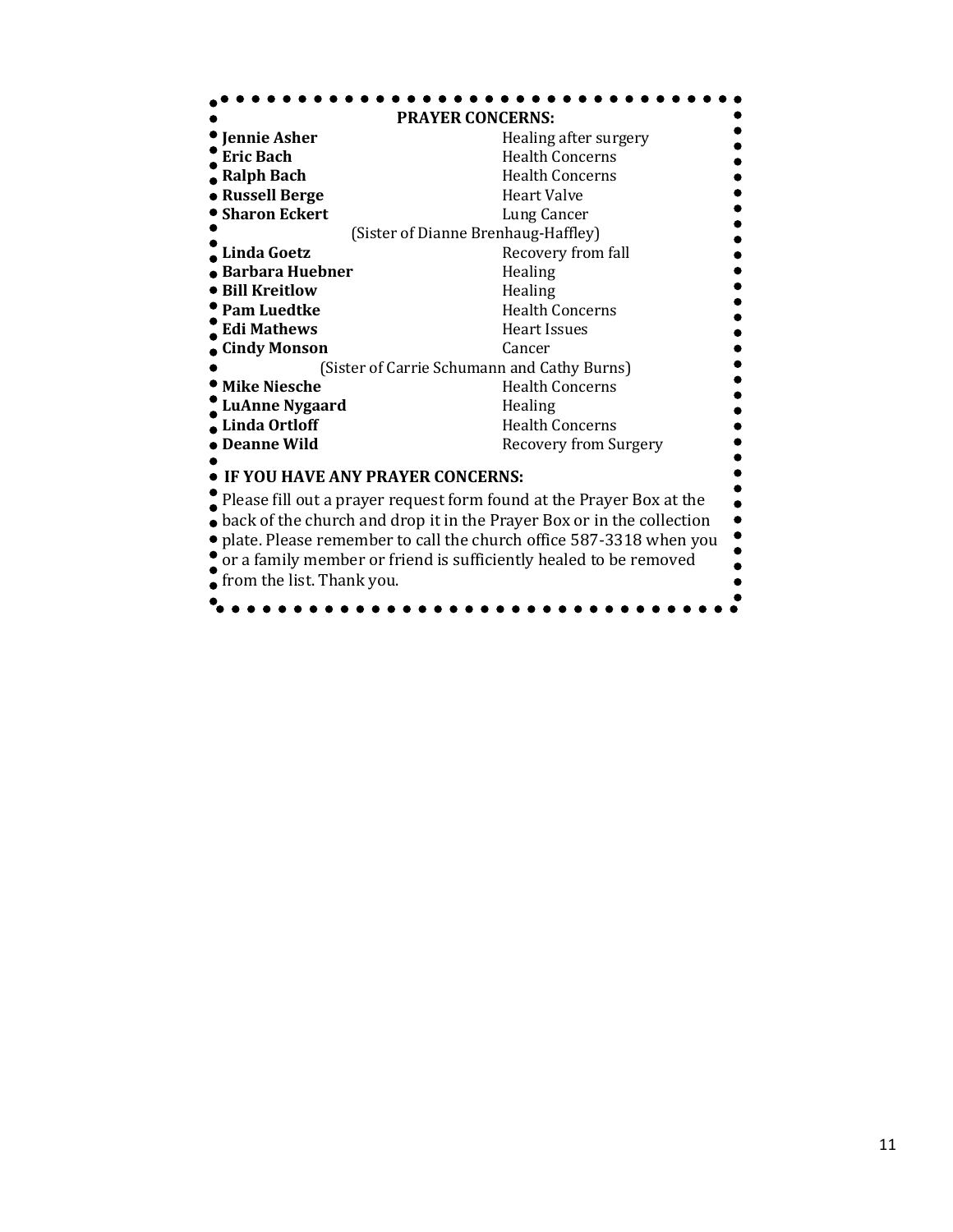# Happenings

**Garden Plots** – are once again available for rent. The cost is \$30 for one plot and \$10 for each additional plot. Please call Bob Burns (320-583-2387) to reserve your plot.

**Sign up to Mow Lawn –** The calendar is posted on the bulletin board across the hall from Pastor's office. Please sign up to help mow one weekend. Riding lawn mower and training is provided.

**Memorial Day Service –** sponsored by VFW Post 96 will be held on Monday, May 30th at 10:00 a.m. at the McLeod County Veterans Memorial Park. It will be preceded by a short parade staring at 9:30 a.m. at Muddy Cow and ending at Memorial Park. Rain location is Faith Lutheran Church.

**JOIN US FOR A WONDERFUL SUNDAY AFTERNOON WALK! -** LWML ladies, family, friends, neighbors, and church members are invited to join in the **WALK FOR MITES/MISSIONS today**. (You may want to bring an umbrella.) We will meet at Masonic West River Park off Les Kouba Parkway NW in Hutchinson from 2:00-3:00. You may walk as far as you would like. Donations will be taken for the 2022-24 LWML MN South District Mission Grants. Checks should be made payable to OSL Women's Guild and write MISSION WALK on the memo line. Donations are welcome before or after the walk, given to Karen Gensmer, Linda Butzin or Lisa Kamrath.

**The OSL Women's Guild** – is collecting new bath towels and washcloths during the month of May for the Team Renewed project- a Christian, faith-based halfway home helping those recently released from prison. (So far we have collected 12 pillows, 11 bath towels, 20 wash cloths, and 11 sets of sheets with pillowcases.) These items will be used to complete move in kits which will include a pillow, pillowcase, sheets, (collected last month) bath towel and washcloth. The kits will be taken to the MNS South District LWML Convention in June. There is a box in the back of church. Thank you again for your part in helping these individuals.

**Sunday School** – last day is May 29<sup>th</sup>, however there will be opportunities for kids throughout the summer. Watch for details.

**Thanks** – to all members who generously donated diapers and/or money to Common Cup. Your support for this program is very much appreciated. Dale Ewald and Common Cup Ministries

**YOU STILL HAVE TIME!!!** The bookstore has a large selection of Graduation cards for those celebrations coming soon. Please stop and shop as you mosey down to coffee this morning!!!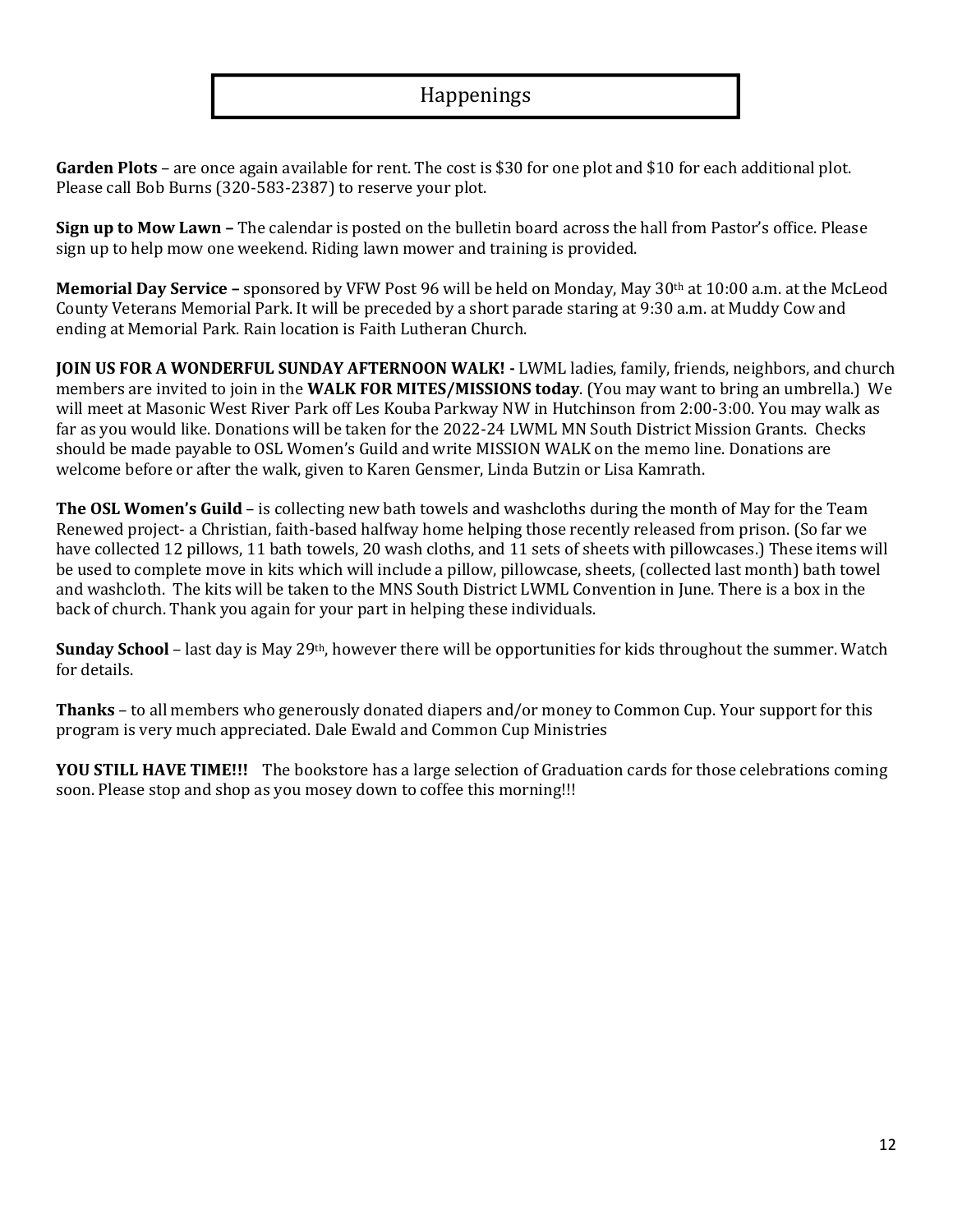# **THIS WEEK AT OUR SAVIOR'S**

#### **Sunday (5/22) Loose Offering – Seminarian**

| 6:00 a.m.    | Lutheran Hour, WCCO 830 AM                                |
|--------------|-----------------------------------------------------------|
| 9:00 a.m.    | Divine Service with Communion                             |
| 10:00 a.m.   | Coffee Time                                               |
| $10:15$ a.m. | <b>Education Hour</b>                                     |
| 11:00 a.m.   | Cable TV Broadcast: Channel 8-Mediacom. Channel 10-Nuvera |
| 12:30 p.m.   | Lutheran Hour on KDUZ                                     |

#### **Monday (5/23)**

8:00 a.m. Bible Study

### **Tuesday (5/24)**

### **Wednesday (5/25)**

#### **Thursday (5/26)**

| $9:00$ a.m. | Bible Study              |
|-------------|--------------------------|
| $6:30$ p.m. | <b>Ascension Service</b> |

#### **Friday (5/27)**

5:00 p.m. Cable TV Broadcast; Channel 8-Mediacom, Channel 10–Nuvera

#### **Saturday (5/28)**

#### **Sunday (5/29) Loose Offering –Red Stocking**

| 6:00 a.m.    | Lutheran Hour. WCCO 830 AM                                    |
|--------------|---------------------------------------------------------------|
| 9:00 a.m.    | Divine Service with Communion                                 |
| 10:00 a.m.   | Coffee Time                                                   |
| $10:15$ a.m. | <b>Education Hour</b>                                         |
| 11:00 a.m.   | Cable TV Broadcast; Channel 8 - Mediacom, Channel 10 - Nuvera |
| 12:30 p.m.   | Lutheran Hour on KDUZ                                         |